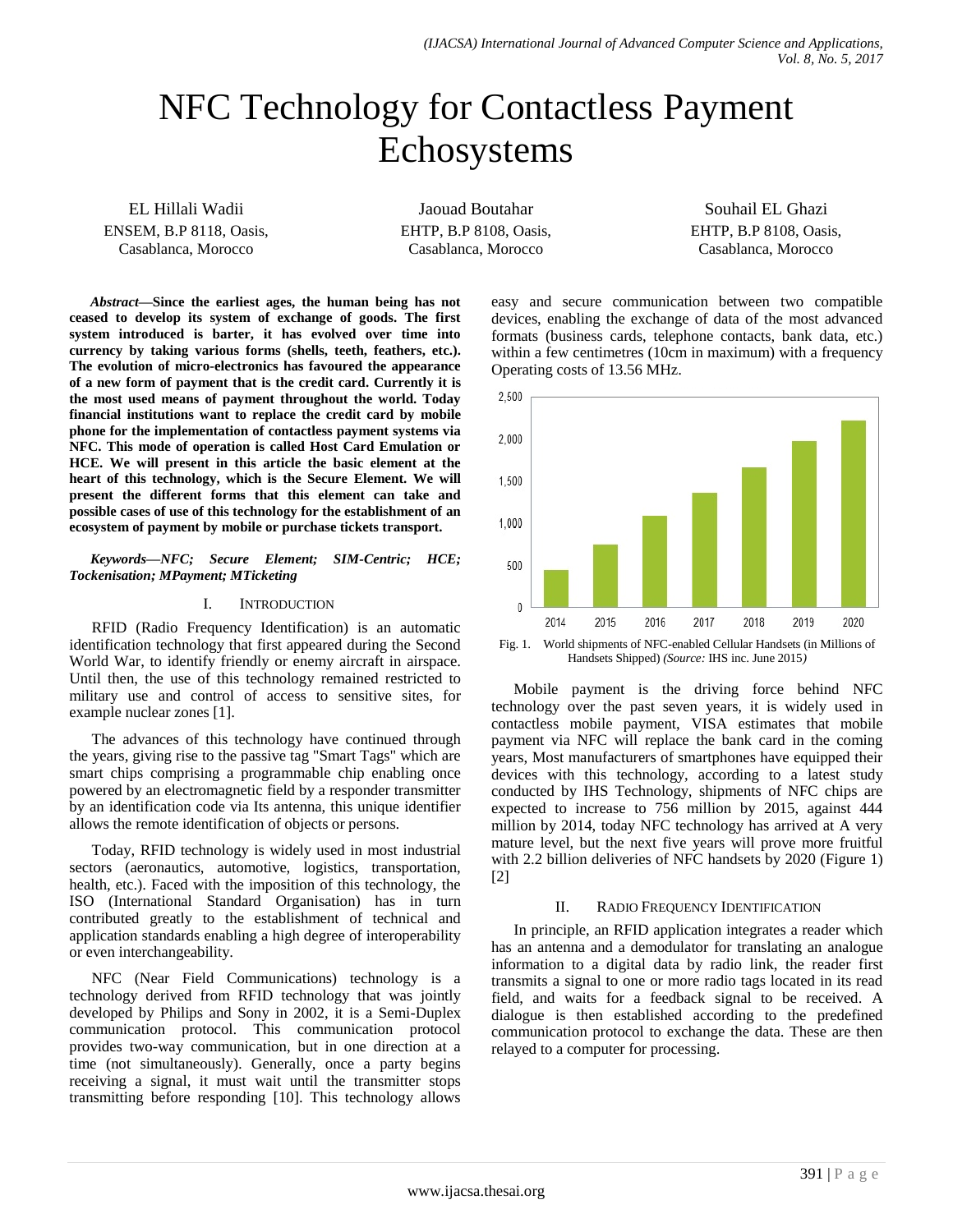

Fig. 2. Example of RFID tag

In addition to contactless data transfer, communication via the antenna also allows wireless transfers between the reader and the label, unlike the bar code. The RFID tags are in the form of self-adhesive labels (Figure 2) which can be glued or incorporated into products or in the form of microscopic capsules (Figure 3) that can be implanted in living organisms (animals, human body) .



Fig. 3. Example of an RFID capsule

## *A. Type of RFID tags*

There are three types of RFID tags: active, semi-passive and passive:

*1) Passive Tags:* Most RFID tags operate passively (without internal energy, battery or DC), unlike active tags, they do not have an internal battery because they take their energy from RFID readers. The RFID reader sends electromagnetic waves to the antenna of the tag, which will react (wake up) and return a signal to the reader using the energy of these waves. They are therefore the most economical and commonly used RFID tags in supply chain applications.

*2) Active Tags:* They use their own energies to emit their waves, using an internal battery and can thus have a very long reading distance (Figure 4), they are more expensive than passive tags and are therefore generally used to trace valuable items.



Fig. 4. Example of active tags used for payment on highway

*3) The Semi-Passive Tags:* These are intermediate tags between active tags and passive tags. They typically use a battery as an energy source (such as active tags), but can also transmit data using the energy generated by RFID reader waves (such as passive tags).

## *B. Categories of rfid tags*

For each type of RFID tag, there are several categories of RFID tags, including:

*1) "READING ONLY" LABELS:* They are labels with an identification number engraved by the manufacturer, which can be read without being modified.

*2)* "READING ONCE, MULTIPLE READING" LABELS: They are labels allowing the registration of the unique identification number when the label is first used. Then, it is only possible to read this information.

*3)* "READ / WRITE" LABELS: They are labeling integrating pages of memory, in addition to the unique code, they allow the writing and modification of the new associated data.

The memory of a radiofrequency tag generally comprises a ROM (Read Only Memory), a Random Access Memory (RAM) and a non-volatile programmable memory for storing the data.

The ROM contains the security data as well as the operating system (OS) instructions for the basic functions such as response time, data flow control, energy. RAM is used for temporary storage of data during interrogation and response processes.

## *C. Frequency of rfid tags:*

Once energised, the RFID chip begins transmitting a radio signal via its antenna in a radius ranging from a few centimetres to a few meters, depending on the power of the system, and especially according to the frequency used:

- **LF : 125 kHz - 134,2 kHz :** Low frequencies, or a reading distance of a few centimetres.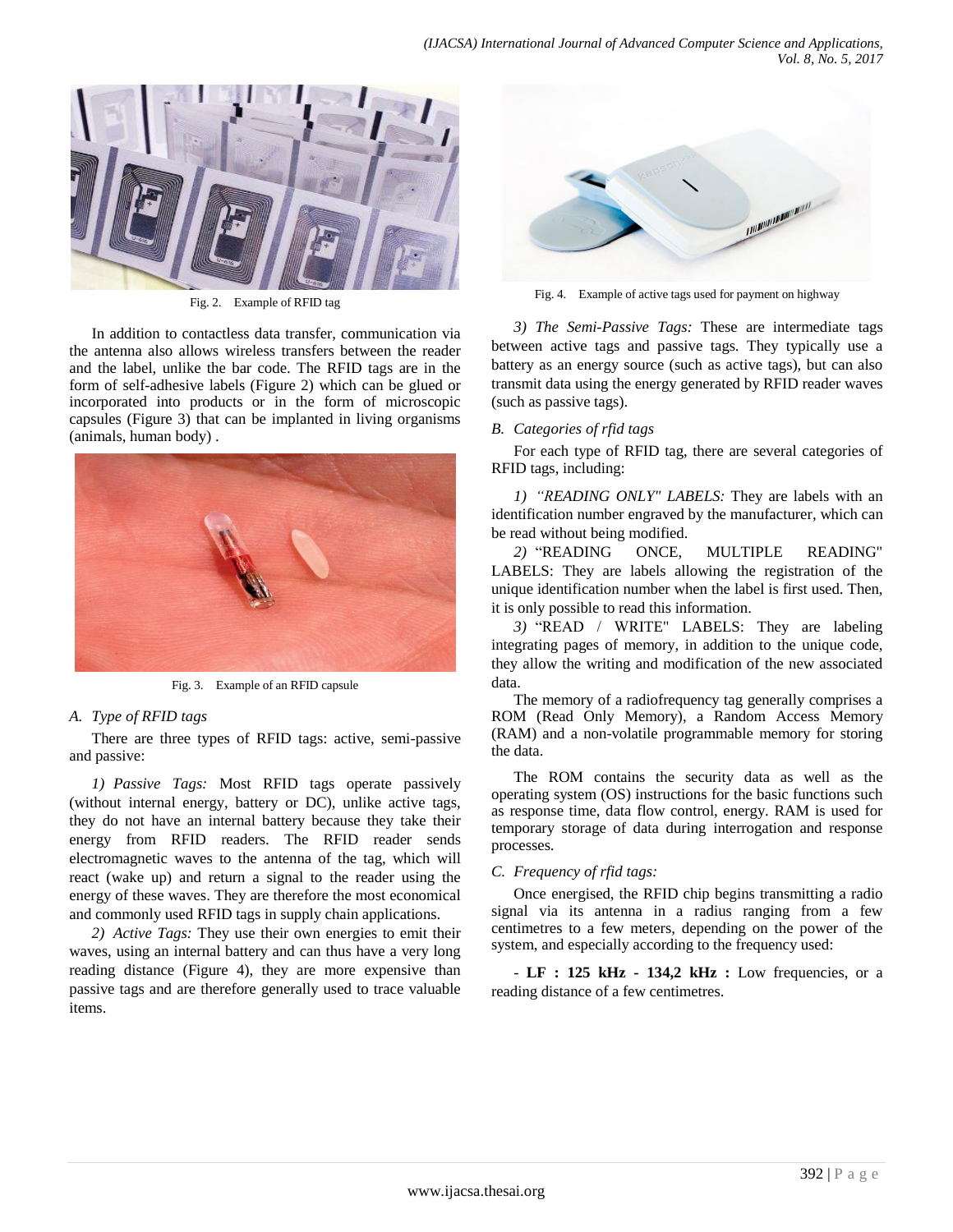**- HF: 13, 56 MHz:** High frequencies, i.e. a reading distance ranging from 50 to 80 centimetres.

- **UHF: 860 MHz - 960 MHz:** Ultra-high frequencies, i.e. a reading distance of one to several meters.

Thus, and according to these frequencies, there are three types of operation of the RFID technology, each of which is used in a specific field:

- When it is a short distance of less than 5 cm, this is called the **NFC (Near Field Communication)**, Example (Access control, contactless payment).
- When the average distance is between 1 and 9 meters, it is the **RFID** range, Example (Transport Logistics).
- When the range is several hundred meters, then the **UHF** range, Example (Location).

## III. NEAR FIELD COMMUNICATIONS

NFC near-field communication is a short-range wireless communication technology that allows information exchange between devices up to a distance of about 10 cm (Figure 5). This technology is an extension of the ISO / IEC 14443 standardising proximity cards using radio-identification (RFID) [11], which combine the interface of a smart card and a reader within a single device.



Fig. 5. Frequency band of different wireless technologies

The need for NFC technology has evolved considerably in recent years, given the number of applications that support it. This technology has established itself especially after its integration in smartphones, and it is implemented in several areas also mainly:

- Contactless payment from a mobile phone or credit card,
- Access control (company badges, car keys, ticketing, transport cards ...)
- Couponing (coupons or loyalty cards ...).

## *A. Near field communication on mobile*

NFC on mobile is the most used and most supported technology in contactless payment at point of sale. It allows consumers to use their smartphones for contactless payment services, ticketing, or as an access badge or ID. It also allows a phone to behave like a real reading module of contactless card writing. The mobile phone operates in three modes thanks to the NFC chip:

- Card Emulation Mode.
- Read / Write tags Mode (MIFARE ...).
- Peer to peer mode (initiator & target).

*1) Card Emulation Mode:* Also called passive mode, or the mobile terminal behaves like a contactless smart card. The uses are multiple: payment, ticketing, couponing, access control ... (Figure 6).



Fig. 6. Using card emulation mode

The technological element that is at the heart of the card emulation mode is the Secure Element. It hosts and governs the various NFC applications of the user and can operate around four main models:

- A so-called "Device-centric" architecture in which the "Secure Element" is a constituent and inseparable component of the mobile phone.
- A so-called "SIM-centric" architecture in which the SIM card hosts the "Secure Element";
- A "Host Card Emulation" architecture where the "Secure Element" is hosted in the cloud.
- An architecture known as "SD-Centric" where the "Secure Element" is housed in an SD card.

*a) Device-Centric Mode:* Also called eSE or Embedded Secure Element, this is a secure zone in the smartphone that manufacturers are beginning to integrate into their new devices (Figure 7). The architectures of this component differ from one manufacturer to another and do not cease to evolve, but they all guarantee a secure access via a monitor of access control independent of the OS of the smartphone, has secret data (Identifier, Fingerprint, ...) and only to applications or authorised persons.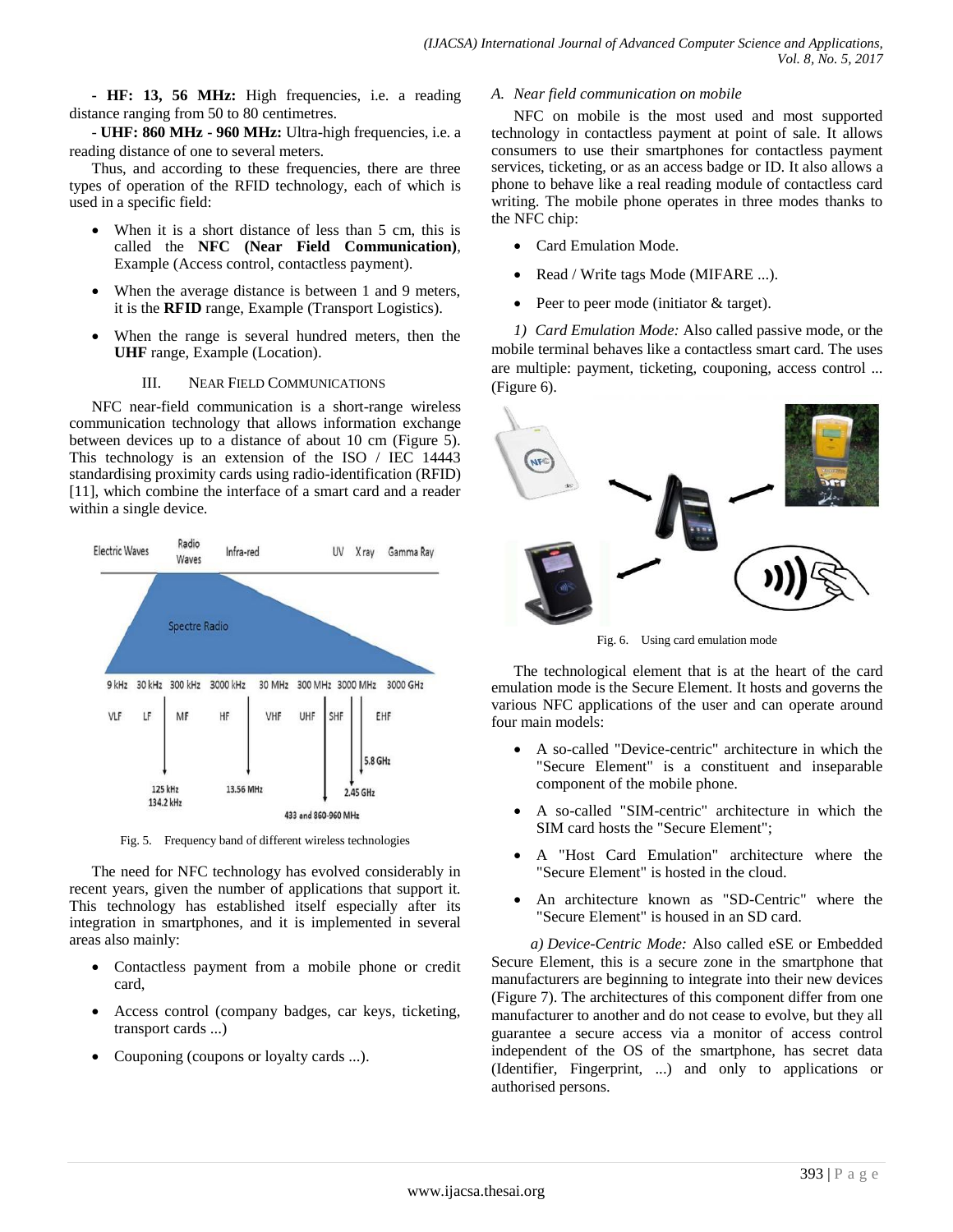

Fig. 7. Embedded Secure Element

*b) SIM-Centric Mode:* The SIM card has been a security feature of choice for Mobile Network Operators (MNOs) for many years, the information stored in the SIM card is used to authenticate and identify the user on the mobile network, in others Terms, the SIM card is a secure passport allow users to access mobile networks.

The SIM card is comparable to the EMV chip (Europay Mastercard Visa) on bank cards. As a result, financial institutions want to take advantage of the existing telecom infrastructure by offering to safely store credit card information on the SIM card at NFC payment platforms via mobile. In the near future, the memory area of the SIM card will be reserved only for the telecom operator, but it will be shared between several providers wishing to offer mobile payment applications (Transport, Banks, Parking, ...) (Figure 8)



Fig. 8. The use of the SIM card by NFC applications

In this mode of operation, the NFC chip is not on the SIM card, but rather the NFC applications, for example, the application that validates transport tickets. Placing applications on the SIM card ensures high end-user quality of service. If it loses the phone and the SIM card for example, it is possible for the operator to disable the whole remotely, which reduces the risks (Figure 9).



Fig. 9. NFC communication in SIM-Centic Mode

This will clearly give MNOs an important role in the ecosystem, as exclusive owners of the SIM card. The SIM-Centric architecture provides a clear advantage to the MNOs, they have the power to control any information installed on the SIM card, and therefore, financial institutions are obliged to collaborate with them [3].

The contribution of MNOs in the contactless mobile payment ecosystem has spawned new intermediary institutions called **TSM** or **Trusted Service Manager**, an independent entity responsible for the management of an element of Secure Element for mobile payments (Figure 10).



Fig. 10. Trusted Service Manager

The concept of TSM was initially introduced in 2007 by the Global System for Mobile Communications (GSM) to facilitate the adoption of NFC services (Figure 11). GSM is a trade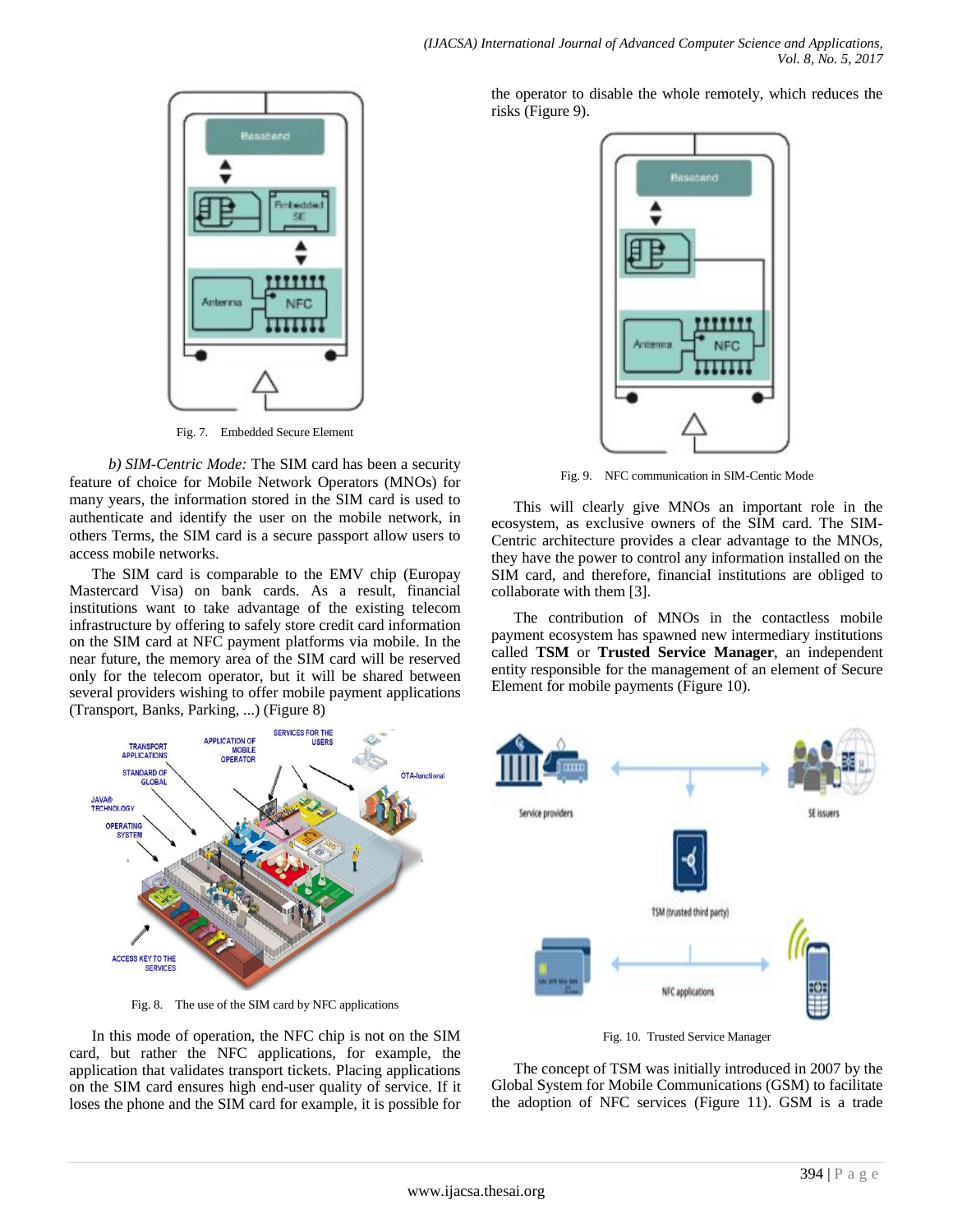association representing more than 750 GSM operators in countries and territories around the world. The role of TSM is to provide multi-account services to various NFC mobile devices accessible through a variety of proprietary networks. A key element of the TSM role envisaged by the GSMA is that it is an independent entity serving mobile network operators (MNOs) on the one hand, and financial institutions, potentially banks, Transit cards, authorities, traders ... [4].



Fig. 11. NFC communication in HCE Mode

*c) Host Card Emulation:* Contactless mobile payment entitles MNOs and mobile device manufacturers to be major players in this ecosystem as owners of the secure element (SE), as long as the secure information is stored Way in a physical area, access to these locations always passes through these operators. Given that interactions are global, they need to maintain relationships among themselves to ensure the availability of their services via NFC, which makes it very complex to implement, hence the interest in a new architecture called Host Card Emulation or HCE (figure 11), which is a newer architecture introduced in 2013 for storing critical information in a remote location (eg the cloud) [5] [6]. This technology has been adopted by Google on its Android system from the KitKat 4.4 version, to allow the creation of contactless payment applications in a simplified way, without going through the operators and possibly without TSM [7].

*d) Tokenisation:* Since in HCE mode the secret data is stored in the cloud, recovery and enrolment of this information is still possible, and for security reasons the banks have thought of avoiding the storage of sensitive data in the cloud, but Only a part, is where the idea to set up a system of authentication based on tokens.



Fig. 12. Example of generating a token in a banking transaction

Tokenisation is a process by which the primary account number (PAN) is replaced by a substitution value called "Token" (Figure 12).

De-Tokenisation is the inverse process of changing a Token for its associated PAN value. The security of an individual Token is mainly based on the impossibility of determining the origin of the PAN by knowing only the substitution value [8] [9].

*e) SD-Centric Mode:* In SD-Centric mode, the Secure Element is included in a specific SD card (Figure 13), usually this card and offered by a service provider to its customers. The use of this mode is too restricted to some industrial applications.



Fig. 13. NFC communication in SD-Centric Mode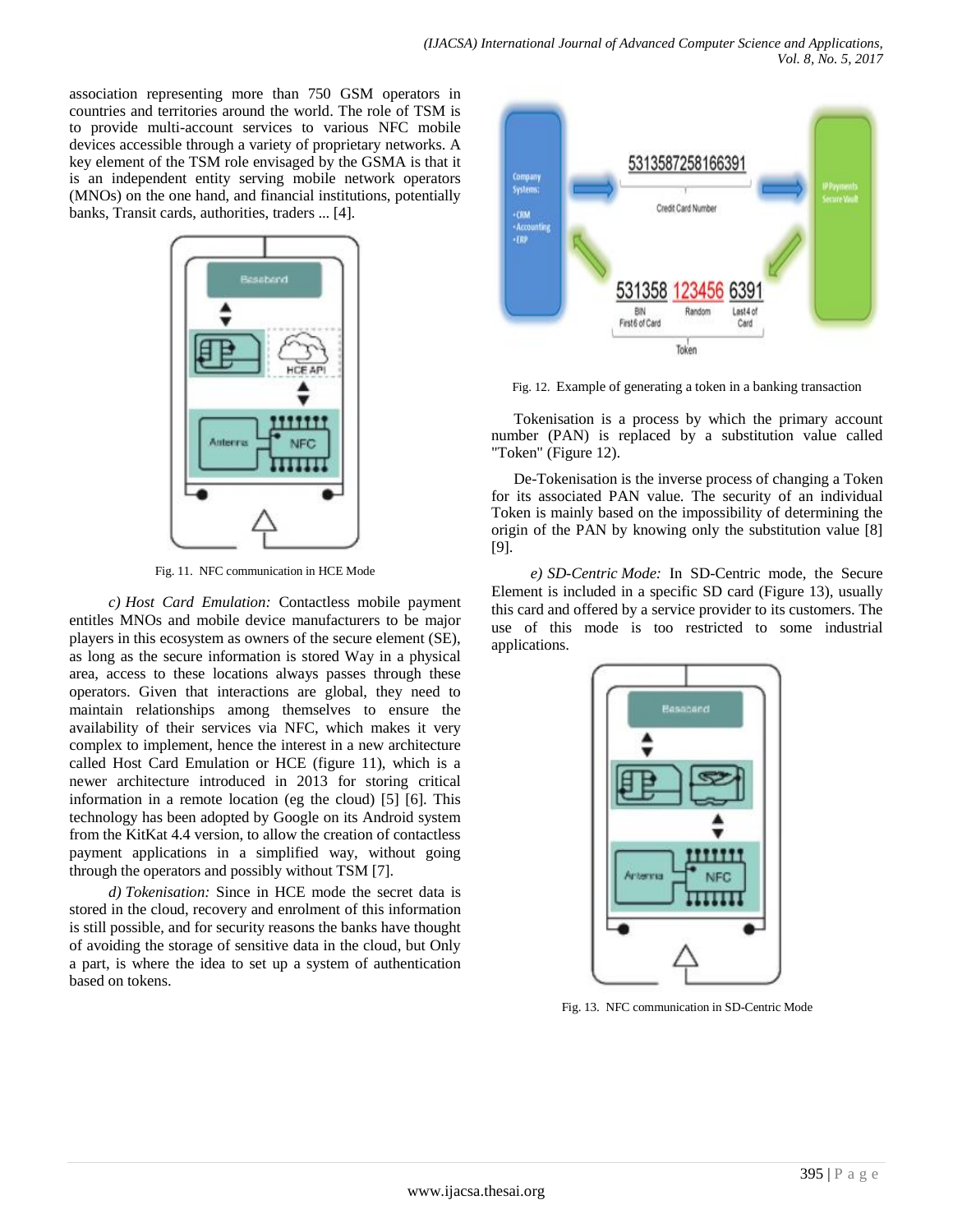*2) Read / Write Mode:* In this mode, the terminal behaves like a real NFC card reader (Figure 14), Android has set up libraries allowing reading and writing in these different tags.



Fig. 14. Read/Write mode

There are several cases of use of this mode, for example the reading of the information by approaching its mobile in front of electronic labels arranged on the street, on bus stops, monuments, posters... or on packages, Products or on business cards (vCard) ...

*3) Peer To Peer Mode (Initiator & Target):* This mode allows two mobile devices to exchange information, such as vCards, photos, videos, money, tickets, etc. A device with NFC technology is capable of exchanging information with contactless smart cards, but also with other devices equipped with this technology (Figure 15).



Fig. 15. Peer to peer mode

## IV. DISCUSSION

Our research on NFC technology began during the implementation of a mediation system for the payment of mobile services (Invoices, Tickets ...). For solid identification on an application, the Fido standard requires three authentication factors (something you know, something you have, no matter what you are). Thus we have introduced this technology as a means of physical authentication via an NFC card.

The study of NFC technology has shown us that it is possible to evolve our mediation system into a real contactless payment platform thanks to technologies at hand. This kind of platform can be used in several areas such as:

- Contactless Payment
- Purchase tickets.
- Management of loyalty points.
- Management of discount tickets.
- $\bullet$  ...

Thus, in this study, we have established a state of the art of the different modes of operation of the NFC and RFID technologies, this allowed us to highlight several important points:

With regard to RFID technology, it is possible to set up an ecosystem for payment of contactless tickets. The deployment of such systems requires the use of electronic cards (Arduino, RaspberryPi, ...) equipped with an RFID reader. The limit is purely due to hardware, as smartphones do not support the RFID frequency band.

NFC technology appears to be more promising in terms of possible use cases. We concluded that it is technically possible to deploy contactless payment applications in the following ways:

Reading mode of writing tags.

Card emulation mode via the cloud.

Card emulation mode via SIM card

The third mode remains the most interesting in terms of portability and security, but since the SIM card always remains a property of the MNO's, and that access is only possible through them, Of the SIM-Centric mode imperatively requires the introduction of MNO's as an actor in the ecosystem.

Following this study, the next step of our work is the implementation of contactless ticket payment platform architecture.

## V. CONCLUSION AND PERSPECTIVES

Through this paper, we have presented an overall description of the different perspectives for the use of NFC and RFID technologies. In this study, we have concluded that it is possible, thanks to basic technologies, to develop very high value-added services Level, and especially for developing countries or the rate of banking remains low. We used NFC technology, first of all, as a means of physical authentication (something you have) on a mobile payment platform with three authentication factors, after, and thanks to this study we have Found that it is possible to exploit these technologies for the implementation of an architecture for purchasing NFC / RFID tickets by mobile. Prospects for the use of this type of ecosystem are very broad.

## **REFERENCES**

- [1] "The History of RFID Technology", Bob Violino, [http://www.rfidjournal.com/articles/view?1338,](http://www.rfidjournal.com/articles/view?1338) last visited: 04/09/17
- [2] "NFC-enabled Handset Shipments to Reach Three-Quarters of a Billion in 2015", [https://technology.ihs.com/533599/nfc-enabled-handset](https://technology.ihs.com/533599/nfc-enabled-handset-shipments-to-reach-three-quarters-of-a-billion-in-2015)[shipments-to-reach-three-quarters-of-a-billion-in-2015,](https://technology.ihs.com/533599/nfc-enabled-handset-shipments-to-reach-three-quarters-of-a-billion-in-2015) last visited: 04/09/17